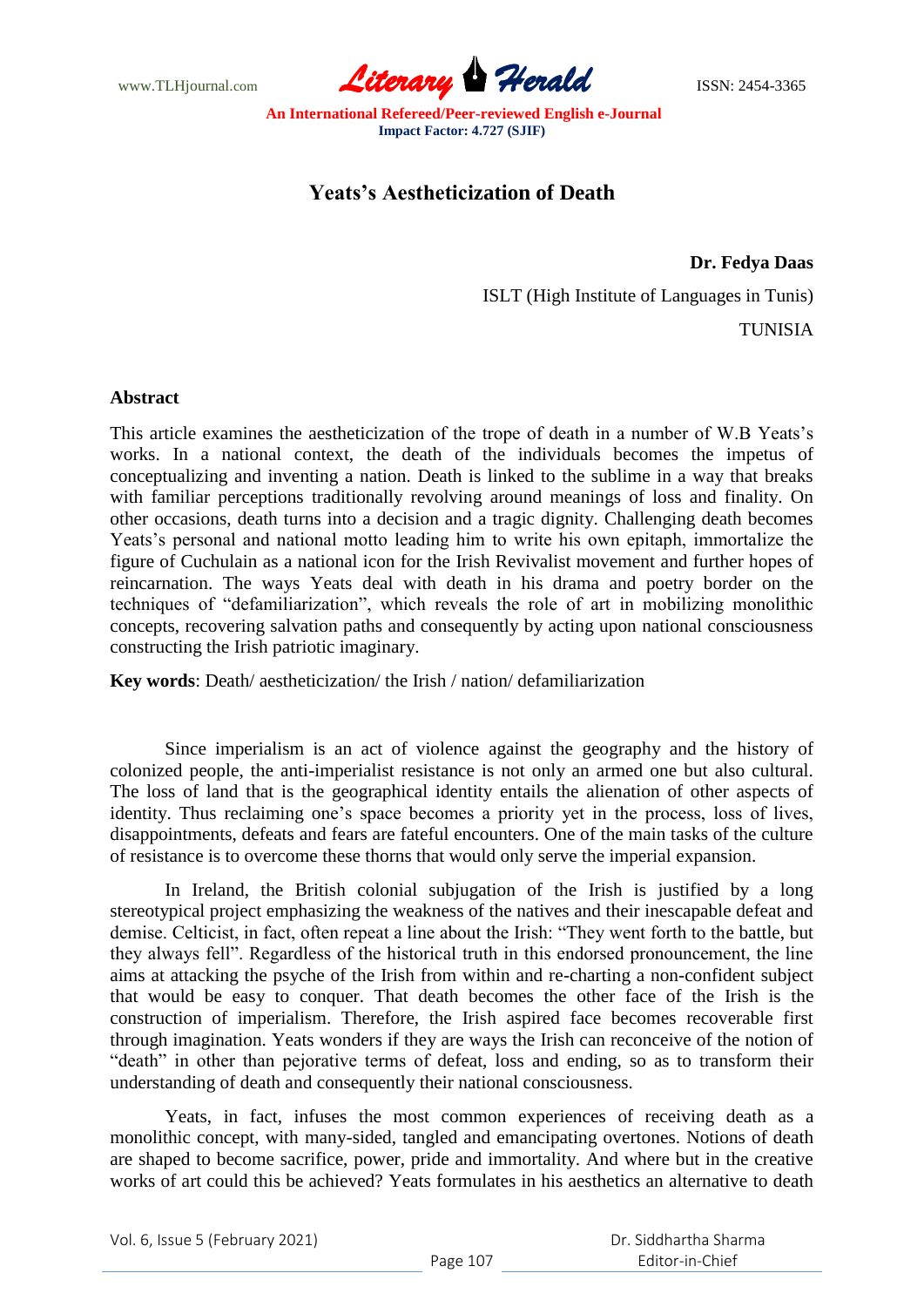www.TLHjournal.com **Literary Herald Herald** ISSN: 2454-3365

as commonly understood. A nation, sublime existence and knowledge, national icons can emerge and be buttressed altogether naturally more rewarding than narratives of loss and disablement.

In *Cathleen Ni Houlihan*, Yeats's and Lady Gregory's nationalistic play written in 1902, death is the outcome of the excess of love. The old woman symbolizing Ireland pronounces: "He died for love of me: many a man has died for love of me" (*Selected Plays*, 24).<sup>1</sup> The shift from the third pronoun singular to "many" when read literally becomes an exaggeration, even a folly as one wonders how can such an old woman have many lovers who died for her sake and are still dying as evidenced from the use of the present perfect tense, Peter asserts: "Her trouble has put her wits astray" (*Selected Plays*, 24). The idea that love leads to death reverberates in Yeats's later poem "Easter 1916": "And what if excess of love/ Bewildered them till they died?" (*The Poems*, 230).<sup>2</sup>

Later, the old woman refuses food and money explaining that "[i]f any one would give me help he must give me himself, he must give me all‖ (*Selected Plays*, 25). Death is synonymous with merging completely in the collectivity of the nation "I have good friends that will help me" (25). Good friends will die. However, death is presented in an extended understatement specifically and especially when compared to the reward:

> It is a hard service they take that help me. Many that are red-cheeked now will be pale-cheeked; many that have been free to walk the hills and the bogs and the rushes will be sent to walk hard streets in far countries; many a good plan will be broken; many that have gathered money will not stay to spend it; many a child will be born and there will be no father at its christening to give it a name. They that have red cheeks will have pale cheeks for my sake, and for all that, they will think they are well paid.

> > [She goes out; her voice is heard outside singing] They shall be remembered for ever, They shall be alive for ever, They shall be speaking for ever, The people shall hear them forever. (*Selected Plays* 26-7)

Paleness of cheeks, broken plans, inability to spend one's fortune and orphanage when taken seperately speak euphemistically of death but their accumulation heaps towards an overstatement encompassing the plights of all the community together. However, no matter how dreadful the outcomes of these sacrifices for the sake of the nation, [martyrs] "will think they are well-paid". The woman proceeds to describe the reward which is in fact immortalizing the martyrs, "they shall be alive for ever"  $(27)$ . The passage aestheticizes death as the dead will be remembered for ever as a nationalist icon in the Irish memory. Their "speaking forever" denotes a continuity of sacrifice, inspired by these very martyrs who'll function as models to be emulated, to be "hear[d]  $\ldots$  forever" (27) promoting Ireland's "thoughts" and "hopes"  $(25)$  as advanced earlier by the old woman.

 $\overline{\phantom{a}}$ <sup>1</sup> W. B Yeats, *On Baile's Strand*, *Selected Plays* (England: Penguin Books, 1997).

<sup>2</sup> W.B Yeats, *The Poems*, ed. Daniel Albright (London: Everyman's Library, 1992).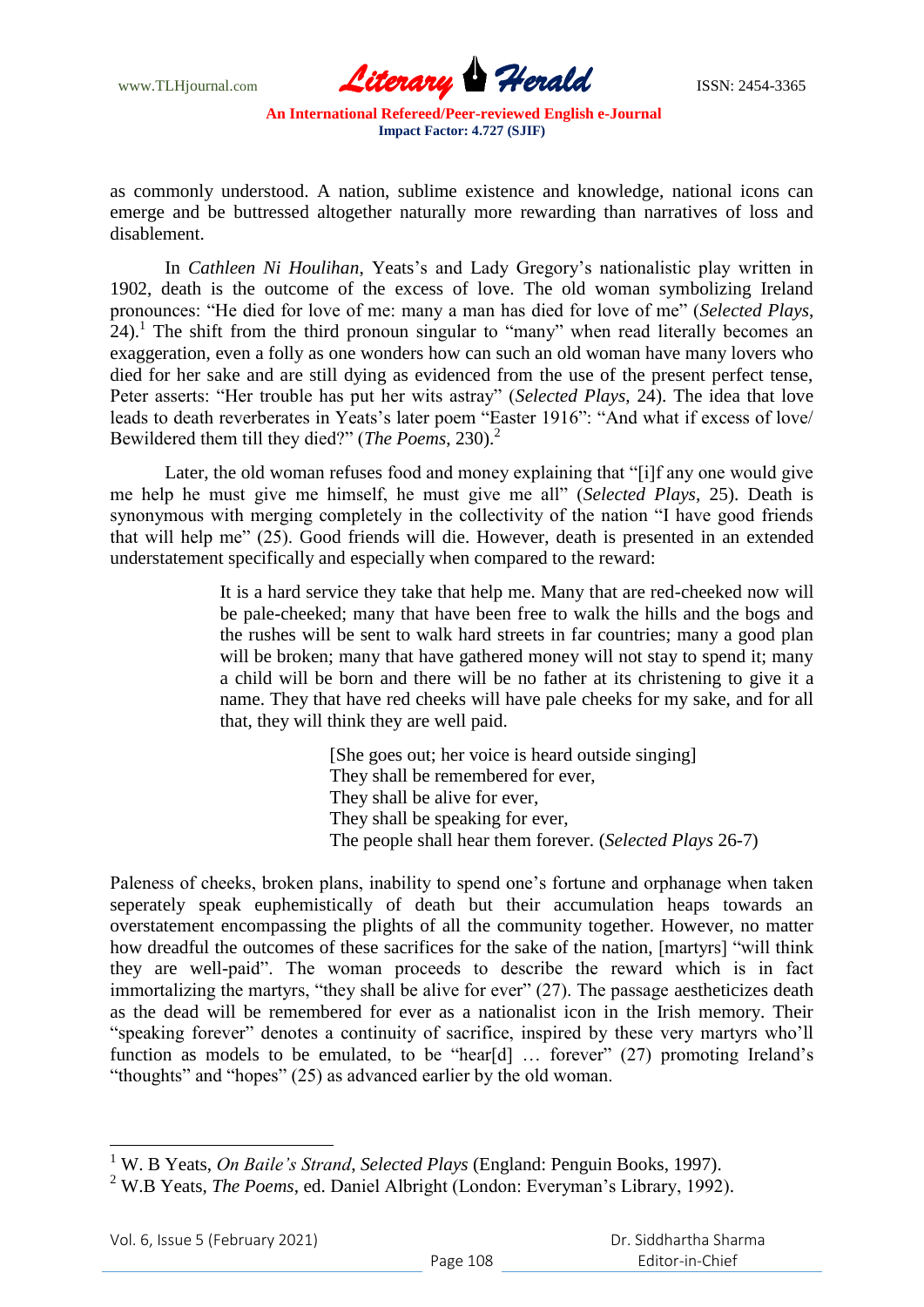www.TLHjournal.com **Literary Herald Herald** ISSN: 2454-3365

This aestheticization of "death" in a nationalistic context echoes the mythologizing of the victims of Easter 1916. In his poem of that name, Yeats exalts the memory of the dead even though his ambivalence towards the movement of the Easter Rising itself is well-known and self-referentially mythologizes the rebels in the ever immortalizing act of writing:

> I write it out in a verse MacDonagh and Mac Bride And Connolly and Pearse Now and in time to be Wherever green is worn, All changed, changed utterly A terrible beauty is born. (*The Poems*, 230)

Life comes from death itself and the ethos of self-sacrifice brings about beauty born. Likewise, in *Cathleen Ni Houlihan*, when Michael follows the old woman to his fateful patriotic mission forgetting about his coming marriage, she metamorphoses into "a young girl, and she had the walk of a queen" (*Selected Plays*, 28). The play registers a shift from the romance of marriage to the romance of the nation.

In both works, death becomes the impetus of inventing a nation. In the play which was Yeats's and Lady Gregory's main contribution to the Abbey theatre, the call for blood sacrifice for the sake of building and saving the Irish nation is blatant. While in "Easter" 1916", blood sacrifice is chosen by a group of rebels who in the very act of killing and being killed become inscribed in the Yeatsian text. Joseph Valente brilliantly captures the idea in his article "The Bioaesthetics of "Easter 1916":

As Fintan O'Toole has observed, "The line between Irish theatre and Irish history is not so clear after all," and, it is important to add, that line was permeable in either direction. Long before Yeats worried in "Man and the Echo," "Did that play of mine send out / Certain men the English shot," his allusive subtext in "Easter, 1916" retroactively "sent" those same men back into the larger orbit of the play, as the historical exemplars of its crowning action and a material extension of its Revivalist agenda  $(67)$ .<sup>3</sup>

He concludes later on that "Whereas aesthetic figures had given rise to the framing of material practice, here [ in Easter 1916] material practice terminates in the fashioning of aestheticized figures" (69). Therefore, whether death in the form of martyrdom is advocated by the text to fake a historical nation or historical rebels and nationalists die and are, thus, immortalized in the text, a certain aestheticization of death is at work.

W.B Yeats seems to displace the restricting connotations of death and its accompanying sense of finality: since the colonizer strives to kill the nation, its existence must be the very outcome of that brutal act. His ambition was to create a nation from the very forces that strive to end it up. Death is paradoxically embraced as the expression of life. The famous phrase "A terrible beauty is born" at the end of "Easter 1916" encapsulates paradoxically tragic fates and happy births. In fact, for Yeats, "no tragedy is legitimate unless it leads some great character to his final joy" (qtd. In Good 139). This tragic joy is defined by

<sup>3</sup> Valente, Joseph (2016) "The Bioaesthetics of "Easter, 1916"," *International Yeats Studies*: Vol. 1: Iss. 1, Article 9.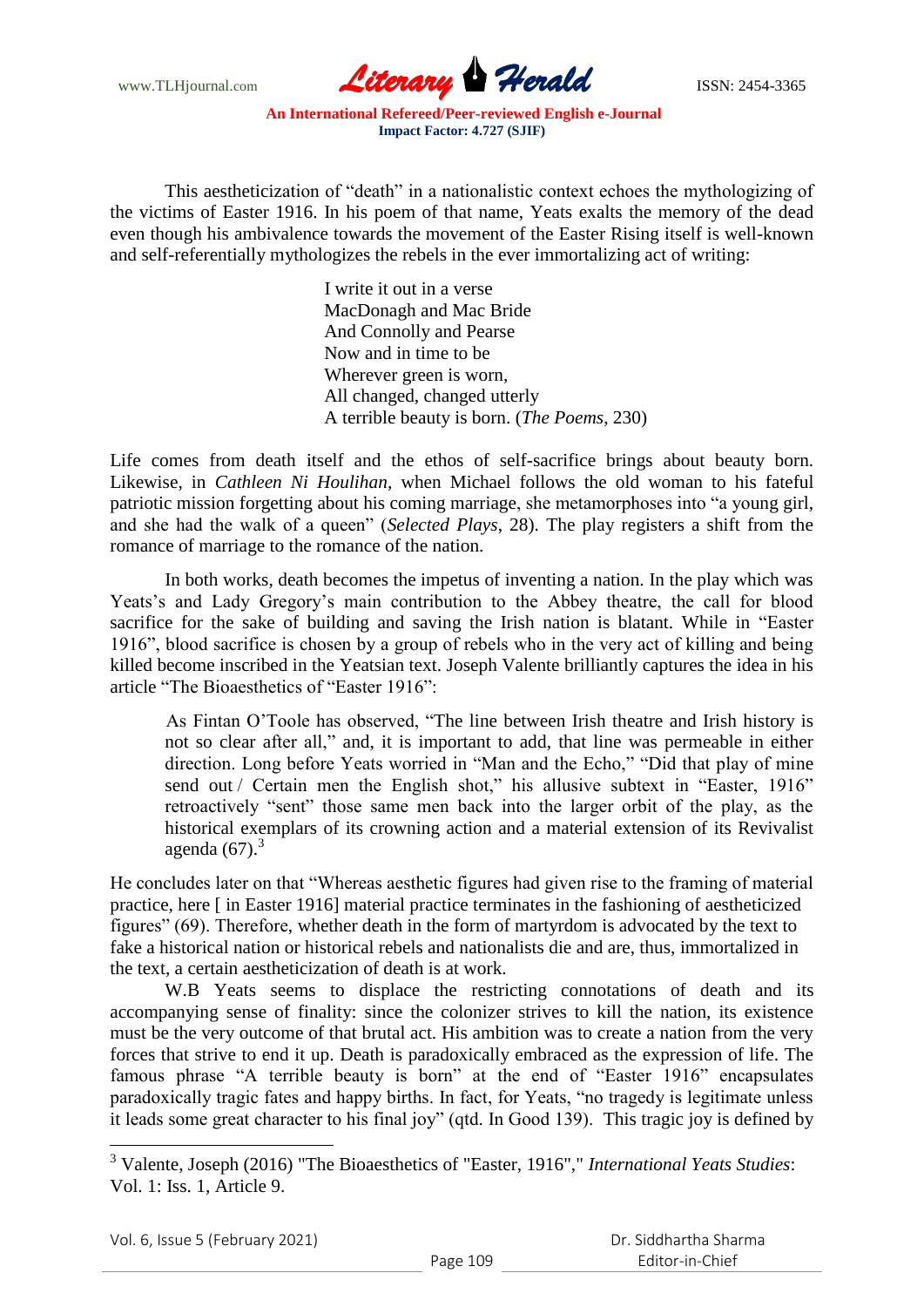

Ramazani as "the emotive structure and ambivalence of the sublime, since the sublime involves the conversion of affects from defeat and terror to freedom and joy"  $(164)$ .<sup>4</sup> This metamorphosing effect of the sublime becomes an article of faith for Yeats. In fact, the attribution of the sublime to the death of the Irish rebels or to the collective death for the sake of Ireland enables Yeats to change the familiar perceptions of death and alter its normalized meaning in the human memory. The aestheticization of death enables the construction of the Irish patriotic imaginary.

#### Declan Kiberd in *Inventing Ireland*, explains that:

 Most nation-states existed, so to speak, before they were defined and they were thus defined by their existence: but states emerging from occupation, dispossession or denial had a different form of growth. […] Most dispossessed peoples fought a different fight. Under occupation, they could never be their distinctive selves, but in answer to Mazzini's challenge they had to seem so by an adopted attitude, an assumed style  $(116-7)^5$ .

In *Cathleen Ni Houlihan*, death is the style chosen to conceptualize a nation, to gather around one same cause achieved by sharing the same ideal. Likewise, in Easter 1916, death brings about total change "Are changed, changed utterly" (*Poems*, 230). This ethics of bloodsacrifice aiming at unifying the nation becomes a symbol around which the concept of the nation is built. This symbol does not represent or convey something as in conventional theories of symbolism, it performs and enacts what it symbolizes. A nation is born, is invented, is rejuvenated and thus blood-sacrifice, in its leading to death acquires a life of itself and turns into a signifying practice that brings about the creation of the nation. The dependent act of blood-sacrifice triggers an independent visualization of an imagined Irish community.

Yeats, always anxious to link death to some joyful interpretations, finds in the theory of the sublime an adequate space and an appropriate means to articulate his own vision of death. In his poem, "The Gyres", Yeats's paradoxical phrase "tragic joy" (Poems, 340) summarizes the sublime. Ramazani comments: "[i]t would be more nearly accurate to say that the theory of the sublime is close to being a theory of what Yeats calls "tragic joy", for the sublime transforms the painful spectacle of destruction and death into a joyful assertion of human freedom and transcendence" (163). In this poem, Yeats reports the destruction of ancient civilisations. He says: "Things thought too long can be no longer thought" (*Poems*, 340). If death and endings can be truth, then laughing is the adopted attitude to adjust to this truth. Insofar as man lives, he cannot alter the inevitability of death, but he can alter its reception. The danger of a world that receives death in "tear[s] and sigh[s]" is the submission to the familiarization of this attitude. Shklovsky explains that people tend to see familiar objects automatically, that is in a non-critical, non-appreciative or even questionable way, which entails that one's apprehension of things is mediated by others' apprehensions or, to put it more correctly by habitual apprehension. Shklovsky employs "the process of

Vol. 6, Issue 5 (February 2021)

<sup>&</sup>lt;sup>4</sup>Jahan Ramazani, "Yeats: Tragic Joy and the Sublime", *PMLA* 104.2 (1989): 163-77. *JSTOR*, Web, 2 May 2011.

<sup>5</sup> Declan Kiberd, *Inventing Ireland: The Literature of the Modern Nation* (London: Vintage Books, 1996).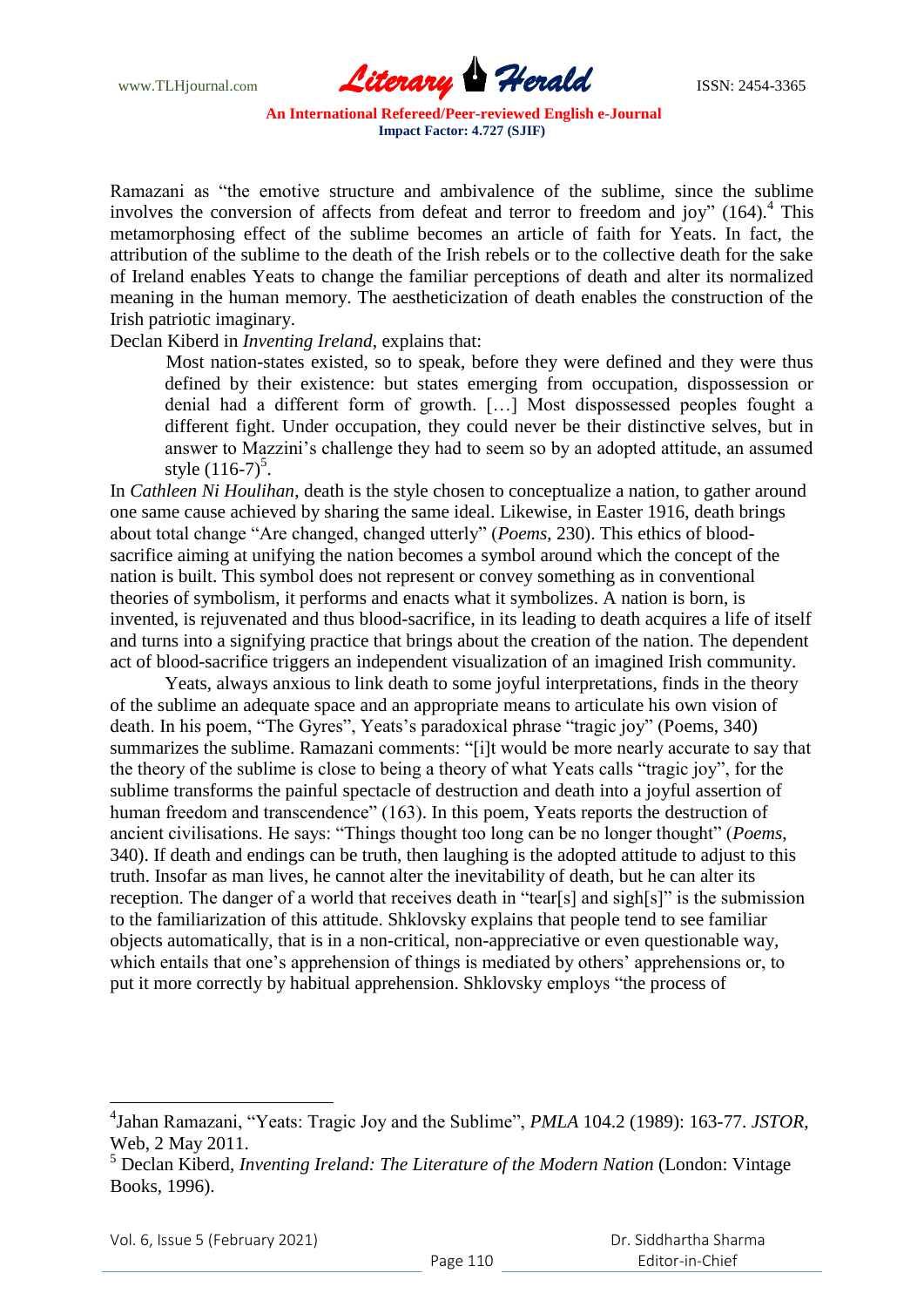www.TLHjournal.com **Literary Herald ISSN: 2454-3365** 

"algebrization" or "the automatism of perception"  $(779)^6$  to denote the practice of seeing familiar objects in a familiar way. While this Russian critic deals with perceiving objects, his conclusions are also helpful to decode Yeats's rhetorical strategies of perceiving and thinking of death.

Therefore, Yeats suggests "Rejoic[ing]" which is nonetheless, lively, irresistible, prioritized, a mode of energy and life as against the antithetical world of "tombs", "nightmare" and "mire" (*Poems*, 340). "Heave no sigh, let no tear drop" become Yeats's decision and knowledge because life is all what the poet yearns to experience. After all, change governs the universe and history is cyclical and the "workman, noble and saint, and all things run/ On that unfashionable gyre again" (*Poems*, 340). Only by "laugh[ing] in tragic joy" amid scenes of destruction can the poet assert his freedom of will, his openness towards non-familiarized attitudes that secure his uniqueness.

In "Lapis Lazuli", Yeats follows his sublime theme and describes Shakespearean characters who accept their fates enabling the transformation of tragedy into gaiety:

 All perform their tragic play, There struts Hamlet, there is Lear, That's Ophelia, that Cordelia Yet they, should the last scene be there, The great stage curtain about to drop, If worthy their prominent part in the play, Do not break up their lines to weep. They know that Hamlet and Lear are gay; Gaiety transfiguring all that dread (*Poems*, 341).

Because "all things fall and are built again, /And those that build them are gay" (Poems, 341), death takes on a radical significance for Yeats. He aspires to subvert the usual connotations of death, to reassert a certain worthiness in the experience and to reclaim the tragic as the other face of joy. Ramazani actually confirms that "Yeats most memorably conjoins the tragic and the sublime in his description of Shakespearean heroes who encounter their deaths with an ecstatic enlargement of vision, 'Heaven blazing into the head;/ Tragedy wrought to its uttermost" (163). Art here in the form of writing promises the mentioned characters an escape from mortality, a line of flight from the dullness of everyday "death", which is calibrated to a familiar perception rather than one based on the sublime. The communication between art, life and death extends to "[t]wo Chinamen, behind them a third, /Are carved in Lapis Lazuli" (*Poems*, 342). The poem chronicles an abortive attempt at destroying this work of art, an attempt which is doomed precisely because the figures on the object shield themselves in and through art and this becomes a defiant attitude towards death confining itself to preestablished definitions. Indeed "Every discolouration of the stone/ every accidental crack or dent / Seems a water-course or an avalanche" (*Poems*, 342) that further confirms the value and the permanence of this Chinese stone-carving. The stone figures "On all the tragic scene"

<sup>&</sup>lt;sup>6</sup> Victor Shklovsky, "Art as Technique" in *The Critical Tradition: Classic Texts and Contemporary Trends*, ed. David H. Richter (New York: Bedford/ST. Martin's, 2007).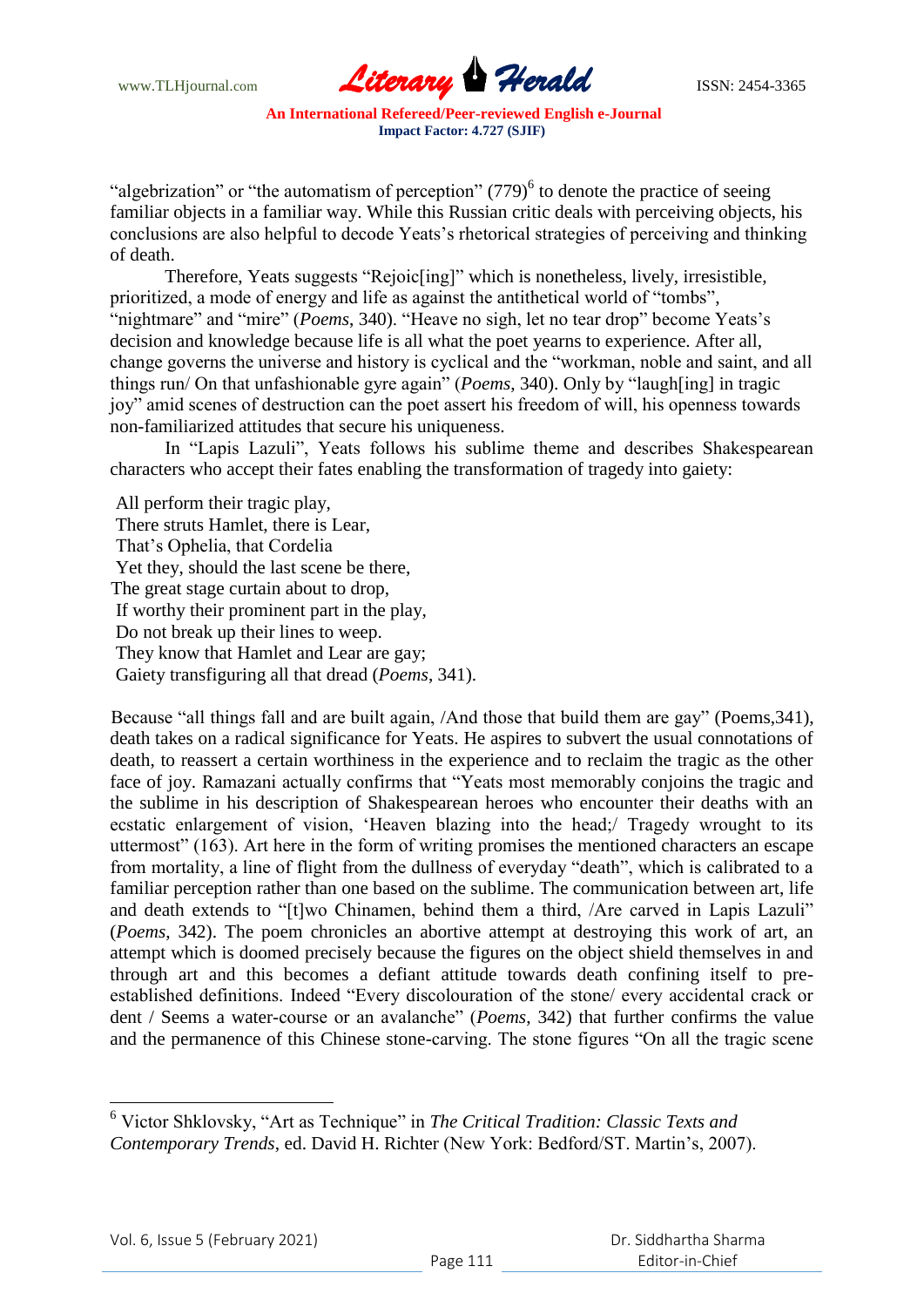

they stare" [...] "Their eyes mid many wrinkles, their eyes, / Their ancient, glittering eyes, are gay‖ (*Poems*, 342).

 In *The King's Threshold*, it would be possible to read the poet's death in a similar way. Just before his death, the poet who is the main character of the play reveals: "[t]hat mankind and that leper there may know/ Dead faces laugh"  $(111)^7$ . His oldest pupil confirms: "King, he is dead; some strange triumphant thought/ So filled his heart with joy..." (111). Being compelled to risk his life for a full affirmation of his power, the poet refuses to eat or drink knowing that this will bring about his demise and strives for a more dignified authentic self. Bearing in mind that *The King's Threshold* is written in relation to Terence MacSwiney's death, Yeats's subversion of the tragedy into a sublime ending takes on further connotations. Thomas Mac Greevey explains:

 Only a great poet could give adequate artistic expression to the revelation of the greatness and the pitifulness of the human spirit that was granted to those who had eyes to see when Terence MacSwiney went out of life a year ago. It was natural that Mr. Yeats's mind should turn in those days to that play of his in which a poet had starved rather than see his calling dishonoured by a little king and an ignorant military ascendancy; and that, in the light of MacSwiney's unalterable faith in himself, of the nobility of the impulse that drove him to the course he took, and the pitifulness of his end, Mr. Yeats changed the old pretty ending to a new one of tragic dignity  $(570)^8$ 

 Death in the play bespeaks an anti-subservience gesture to power only to affirm one's inner power.

No wonder that in "Under Ben Bulben" death is not to be feared except for "[a] brief parting from those dear" (*Poems*, 373). Yeats pictures an antithetical view of death, whose very finality turns into eternalizing its subjects for "[m]any times man lives and dies/ Between his two eternities, / That of race and that of soul, / And ancient Ireland knew it all" (*Poems*, 373). Yeats ‗s spiritual project was to attempt to imagine death as a controllable concept which is open to personal decisions. If people accept the fatality of death, Yeats more freely chooses to write his own epitaph which grants him full control over his own death:

|      | Under bare Ben Bulben's head           |      |          |        |        |       |
|------|----------------------------------------|------|----------|--------|--------|-------|
|      | In Drumcliff churchyard Yeats is laid. |      |          |        |        |       |
|      | An ancestor was rector there           |      |          |        |        |       |
| Long | years                                  | ago. | a        | church | stands | near, |
|      | By the road an ancient cross.          |      |          |        |        |       |
|      | No marble, no conventional phrase;     |      |          |        |        |       |
| On   | limestone                              |      | quarried | near   | the    | spot  |
|      | By his command these words are cut:    |      |          |        |        |       |

<sup>7</sup>W. B Yeats, *The King's Threshold* (London: Macmillian and Co. Limited, 1937).

<sup>8</sup> Thomas MacGreevy, *Reviews, The King's Threshold, By W.B. Yeats, Abbey Theatre, November 15th, 1921, The Saloon, By Henry James, Dublin Drama League, November 13th, 1921*, Original Source: Old Ireland, 26 November 1921. pp. 570-571, Macgreevy.org, Web, 13 Sept. 2017.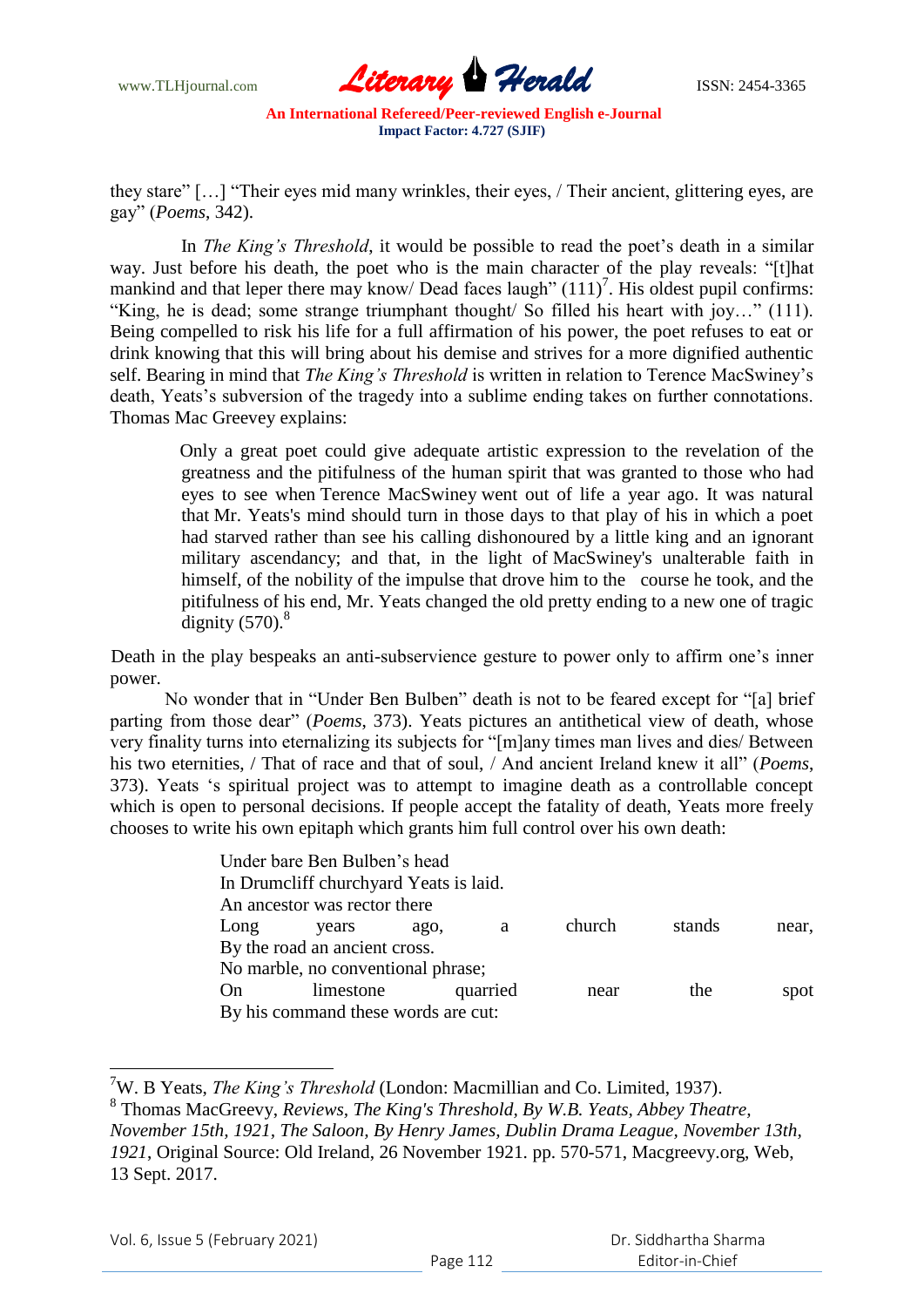

> *Cast a cold eye On life, on death.*

## *Horseman, pass by! (Poems*, 373*)*

Yeats is profoundly dissatisfied with the conventional meanings and formalities accompanying death and he refuses any final homage to this ending, choosing his own burial place, declining all pompous decoration of his grave and command[ing] his epitaph. Shortly, the authority of death is displaced by the authority of the poet.

In "death", cast [ing] derision upon supersession of breath, O'Higgins whose assassination is the object of the poem intuits a radically different view of death rejecting people's usual fear of it for an unusual knowledge and prediction of such ending, being its creator:

> A great man in his pride Confronting murderous men Casts derision upon Supersession of breath; He knows death to the bone – Man has created death. (*Poems*, 284)

Higgins plays the proud man in the face of oppression, self –consciously freeing himself of the worries of man's waiting for his end with "dread" and "hope" which means experiencing death over and over. The poet attempts to seize power over death by appropriating the act of creation to Man.

In *Deirdre*, death becomes a decision. In this play, Deirdre falls in love with Naoise, one of Conchubar's knights. When she is forced to be the wife of the king, she flees with her beloved to Scotland. Later, the king pretends he forgives them and invites them back to Ireland only to slay Naoise and retrieve Deirdre. The latter's pride is greater than her life; she commits suicide to escape the king's bed. Knowing that Deirdre kills herself, the first musician sings: "They are gone, they are gone. The proud may lie by the proud" *(Selected Plays* 111). Death becomes synonymous with pride and dignity. Deirdre's decision is a refusal to sell her body while her soul is tortured: "Do not touch me", she repeats many times after the murdering of Naoise. She affirms that the demise of the body is trivial when preceded by a spiritual death. Her death also signals her superiority over the royal power destroying its illusive triumph. Conchubar says to Fergus who inquires about Naoise and Deirdre:

> You have come too late. I have accomplished all. Deirdre is mine; She is my queen, and no man now can rob me. I had to climb the topmost bough, and pull This apple among the winds. Open the curtain That Fergus learn my triumph from her lips. [The curtain is drawn back. The Musicians begin to keen with low voices.] No, no; I'll not believe it. She is not dead – She cannot have escaped a second time! (*Selected Plays*, 111)

While phrases like "accomplished all", "no man can rob me", "learn my triumph" and "escaped a second time" are pronounced by the king Conchubar, they are significant to Deirdre, all enabled by her decision to kill herself.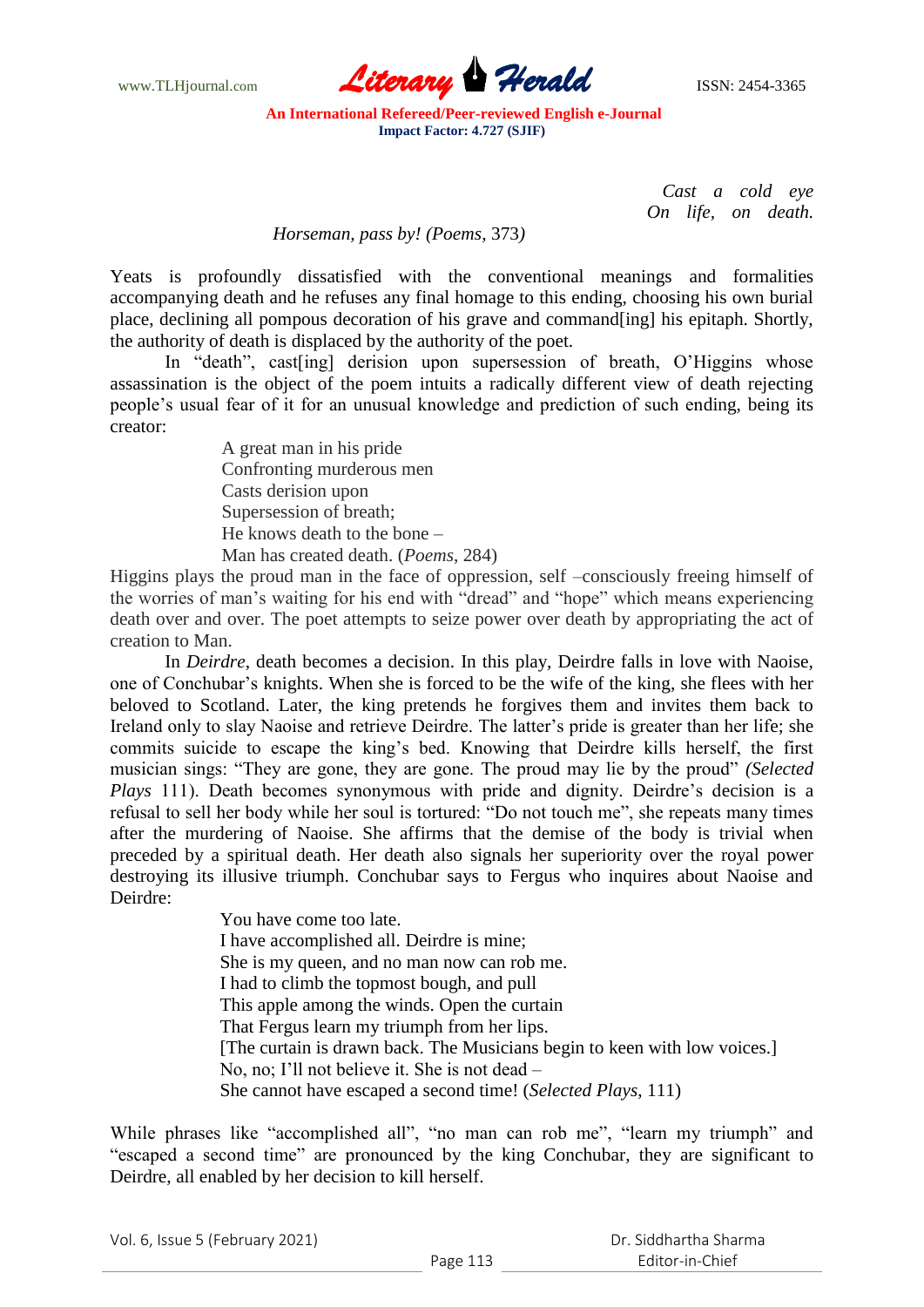

A final recapitulating reworking of the theme of death is Yeats's Cuchulain's cycle. Cuchulain is a mythical figure in the Irish sagas and a national icon in the Irish collective memory. Yeats exploits the figure of Cuchulain in two poems and five plays. Relevant to our concern here are the poem "Cuchulain's Fight with the Sea" written in 1892, the poem ―Cuchulain Comforted‖ written in 1939 and the play *The Death of Cuchulain* also written in 1939. In the above-mentioned works, there is innovative treatments of "death" whose invented, discovered and recovered meanings allow the writer to see this so-called end anew and by that very virtue help the Irish conceive differently of the failure and final defeat of their national hero.

Yeats also promises the immortality of Cuchulain's figure through avoiding the word "death" on two occasions when reworking his mythic material. The first in his 1892 poem "The Death of Cuchulain", rewritten in 1925 as "Cuchulain's Fight with the Sea", and the second in 1939 just before Yeats' s death in "Cuchulain Comforted", originally called "The Death of Cuchulain". The change of the title in the first poem occurred when Yeats had already written four more works about Cuchulain and hence, the life of Cuchulain imposes itself as a poetic necessity to ensure the continuity of the character's cycle in Yeats's career; death in the second poem, however, is not the end as much as it is an inevitable joining in the cyclical human journey.

In "Cuchulain's Fight with the Sea", it is important to note that the ultimate failure of Cuchulain's fighting "with the invulnerable tide" (*Poems*, 57), while it affirms over and over the imperial racial tropes, is seen by Yeats through different lenses which enable the reproduction of the colonized object. He writes: "Cuchulain in the Irish folk tale had the passion of victory, and he overcame all men, and died warring upon the waves, because they alone had the strength to overcome him"  $(CEL)^9$ . Rob Doggett sees that "Cuchulain remains" true to his individualistic Irish heart, embracing, like so many Irish ‗martyrs' before and after him, his tragic fate", and adds that "[w]hat remains for the nationalist artist is to transform that moment of self-destruction into art: to express, in the death of the Irish hero, the pure soul of an Irish nation ever beautiful in defeat"  $(33)$ .<sup>10</sup> In short, conquered only by nature, Cuchulain's death becomes directly linked to the sublime, in fact, not any sublime but Schopenhaur's fullest feeling of sublime or what he calls "the immensity of Universe's extent or duration" which is "pleasure" driven "from [the] knowledge of [the] observer's nothingness and oneness with Nature" (qtd. in Politt). $^{11}$ 

In "Cuchulain Comforted", the artist subversively invests the death register as a promising attempt for a new conceptualization of death. He endows the dead with movement "A man that had six mortal wounds, a man/ Violent and famous, strode among the dead" (*Poems*, 379), then equates the death experience with meditation "Then certain Shrouds that muttered head to head /came and were gone. He leant upon a tree/ As though to meditate on wounds and blood" (*Poems*, 380), the next line "A Shroud that seemed to have authority" valorizes death as a site of power and he finishes with an emancipatory note through the metamorphosis of the dead into birds: "they had changed their throats and had the throats of

 $\overline{a}$ 

 $9 \text{ W}$ . B Yeats, "The Celtic Element in Literature". 1897. JeffH October 2011. Fullonlinebooks. com.Web. 28 Nov. 2016.

<sup>10</sup> Rob Doggett, *Deep-Rooted Things: Empire and Nation in the Poetry and Drama of William Bulter Yeats* (USA: University of Notre Dame, 2006).

<sup>&</sup>lt;sup>11</sup> Ben Pollitt, "John Martin, The Great Day of his Wrath", *Smarthistory*, 09 Aug. 2015. smarthistory.org/martin-the-great-day-of-his-wrath/. Web, 02 May 2018.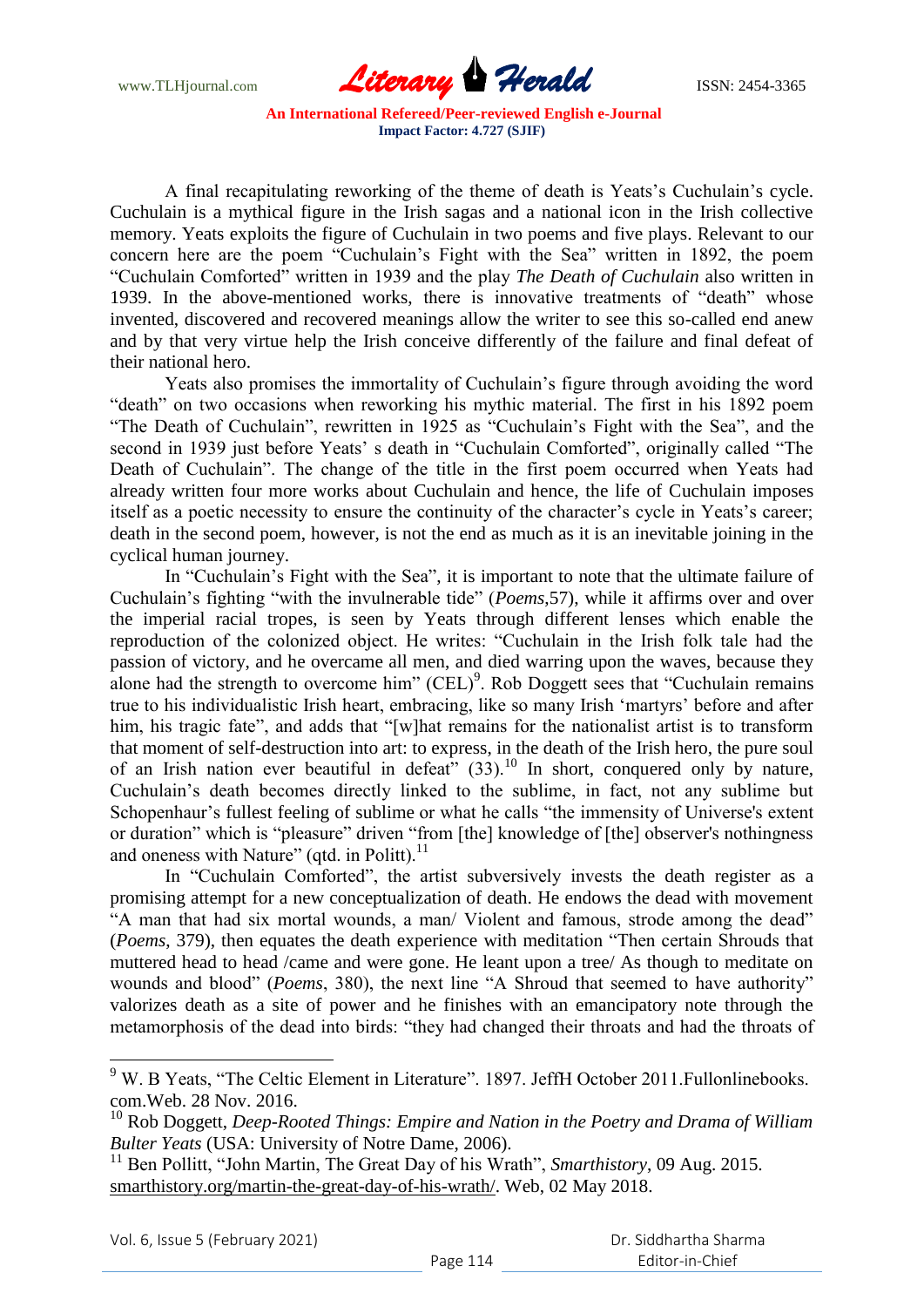

birds" (*Poems*, 380). Only through death are the soul and the body enabled to take other forms and to experience freedom. After all, Yeats believes in the reincarnation, therefore, death imaginatively conceptualized as he says in the poem, is but an abandonment of this life probably to enter other orders of realities. In "Yeats and the Idea of Revolution", Seamus Deane explains the importance of the concept of reincarnation as follows:

> Reincarnation seems to have been the most fervently held of all Yeats's private beliefs. By virtue of it, death was both contemplated and overcome. Politically, one could say that the revolutionary thrust of his attack on empiricism and its social constellation in the middle classes was constantly parried by his defence of traditional social and religious systems which were, for him, valuable because they were reverential towards the notion of reincarnation. Like Greece, Ireland was for him a holy land because the spirits of the dead were given imaginative housing on every rath and hill. The haunted groves and sacred woods of the earth were made accessible either by folk belief or by art.  $(41)^{12}$

In the play *The Death of Cuchulain*, the same theme of reincarnation continues carrying the same overtones of liberty. Cuchulain about to die pronounces "There floats out there/ The shape that I shall take when I am dead/ My soul's first shape, a soft featherly shape" (*Selected Plays, 279*). The play closes on a song praising Cuchulain as the best representative of a race and proceeds:

> What stood in the Post Office With Pearse and Connolly? What comes out of the mountain Where men first shed their blood? Who thought Cuchulain till it seemed He stood where they had stood? (*Selected Plays*, 272)

The General Post Office in Dublin is the scene of the Easter Rising of 1916, that is the symbol of martyrdom, independence and sacrifice. The very act of monumentalizing the mythological hero and writing about him along with the main participants of the Rising is an aestheticisation of that historical moment of failure that nonetheless has the noblest of meanings. Besides, the dead heroes are consequently mythologized. Patrick Bixby reports that ―[o]n April 21, 1935, Irish Prime Minister Eamon de Valera commemorated the nineteenth anniversary of Easter Rising by dedicating a statue of the mythic hero Cuchulain at the Dublin General Post Office, where the Irish rebels had proclaimed their country's independence from British rule and made their courageous but ill- fated stand" (1). Cuchulain actually embodies the heroic ideals of Ireland and the 1916 Rebellion and though the latter proved not victorious with thousands of dead people, the very act of monumentalizing Cuchulain beats death itself. Henri Lefebvre remarks that "monumental imperishability bears the stamp of the will to power. Only Will, in its more elaborated forms — the wish for mastery, the will to will — can overcome, or believe it can overcome, death"  $(221)$ .<sup>13</sup>

 $\overline{a}$ 

<sup>&</sup>lt;sup>12</sup> Seamus Deane, "Yeats and the Idea of Revolution" (p38-50), *Celtic Revivals: Essays in Modern Irish Literature 1880-1890* (North Carolina: Wake Forest University Press, 1985). <sup>13</sup> Henri Lefebvre, *The production of Space*, 1974, trans. D. Nicholson-Smith (Oxford: Blackwell, 1991).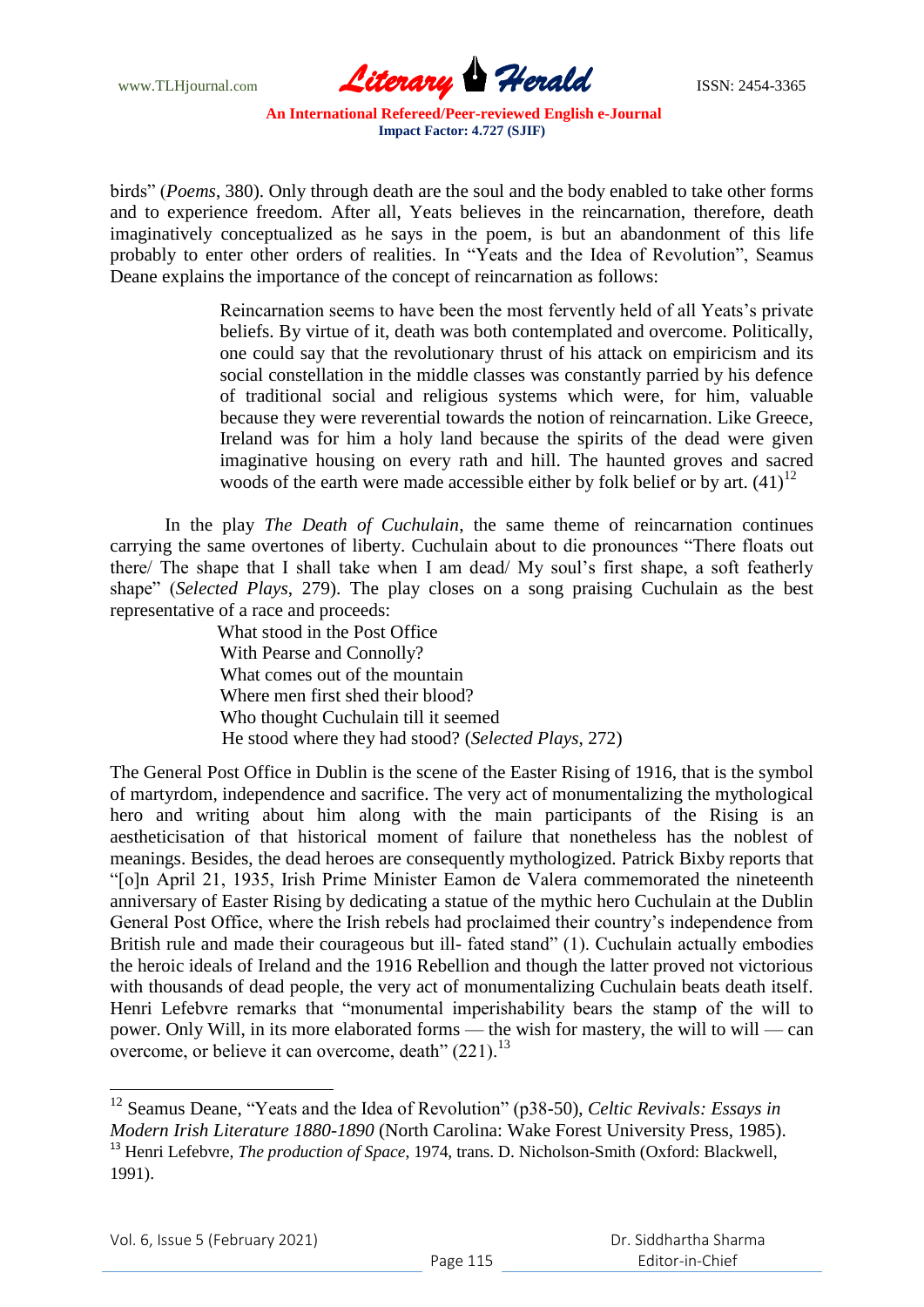www.TLHjournal.com *Literary Herald*ISSN: 2454-3365

The ways Yeats deploys to represent death in his literature moving from its aestheticisation, its link to the sublime, its being a decision and man's creation to its mythologization border on the technique of "defamiliarisation" and becomes "a special way of thinking" (qtd. in Shklovsky 775) to use the words of Ovsyaniko-Kulikovsky which is essentially the work of art and particularly poetry. In fact, the aestheticisation of death through defamiliarizing techniques becomes ideological. It converts a once-disabling concept into a life-nourishing formula restoring energy and hope. Another, even greater appeal for interpreting death in a non-familiar way is saving the nation as a whole from the debilitating and restrictive notion of death as failure in wars of independence and loss which entails the legitimatization of the British expansion and the subjugation of the Irish. Instead the death of individuals in a national context and particularly in a post-colonial nation becomes synonymous with the life of the nation itself, turns into beauty, preserves dignity, links to the sublime and mythologizes martyrs which is, in all aspects, the very antithesis of familiar death narratives. Aestheticizing the trope of death opens for the Irish new paths for self-realization both on an individual and national level. Michael Clune affirms that "defamiliarizing literature discloses the possibility that things might be different"  $(447)^{14}$ . And it is within the reach of Yeats as a dramatist and a poet to alter archetypes, shatter old forms and contents and subvert stereotypes which permits the breakthrough of innovative perceptions and unknown possibilities liberating both the individual and the nation from the too-familiar, too-deadening overtones of death.

#### **Bibliography:**

- Clune, Michel. Project Muse, Criticism, Summer 2008, Vol. 50, No. 3, pp .447-470, 2009 (Wayne State University Press, Detroit, MI 48201. ISSN: 0011-1589).
- Deane, Seamus. "Yeats and the Idea of Revolution" (p38-50), *Celtic Revivals: Essays in Modern Irish Literature 1880-1890* (North Carolina: Wake Forest University Press, 1985).
- Doggett, Rob. *Deep-Rooted Things: Empire and Nation in the Poetry and Drama of William Bulter Yeats* (USA: University of Notre Dame, 2006).
- Kiberd, Declan. *Inventing Ireland: The Literature of the Modern Nation* (London: Vintage Books, 1996).
- Lefebvre, Henri. *The production of Space*, 1974, trans. D. Nicholson-Smith (Oxford: Blackwell, 1991).
- MacGreevy, Thomas. *Reviews, The King's Threshold, By W.B. Yeats, Abbey Theatre, November 15th, 1921, The Saloon, By Henry James, Dublin Drama League, November 13th, 1921*, Original Source: Old Ireland, 26 November 1921. pp. 570-571, Macgreevy.org, Web, 13 Sept. 2017.
- Pollitt, Ben. "John Martin, The Great Day of his Wrath", *Smarthistory*, 09 Aug. 2015. smarthistory.org/martin-the-great-day-of-his-wrath/. Web, 02 May 2018.
- Ramazani, Jahan. "Yeats: Tragic Joy and the Sublime", *PMLA* 104.2 (1989): 163-77. *JSTOR*, Web, 2 May 2011.

<sup>&</sup>lt;sup>14</sup> Michel Clune, Project Muse, Criticism, Summer 2008, Vol. 50, No. 3, pp .447-470, 2009 (Wayne State University Press, Detroit, MI 48201. ISSN: 0011-1589).